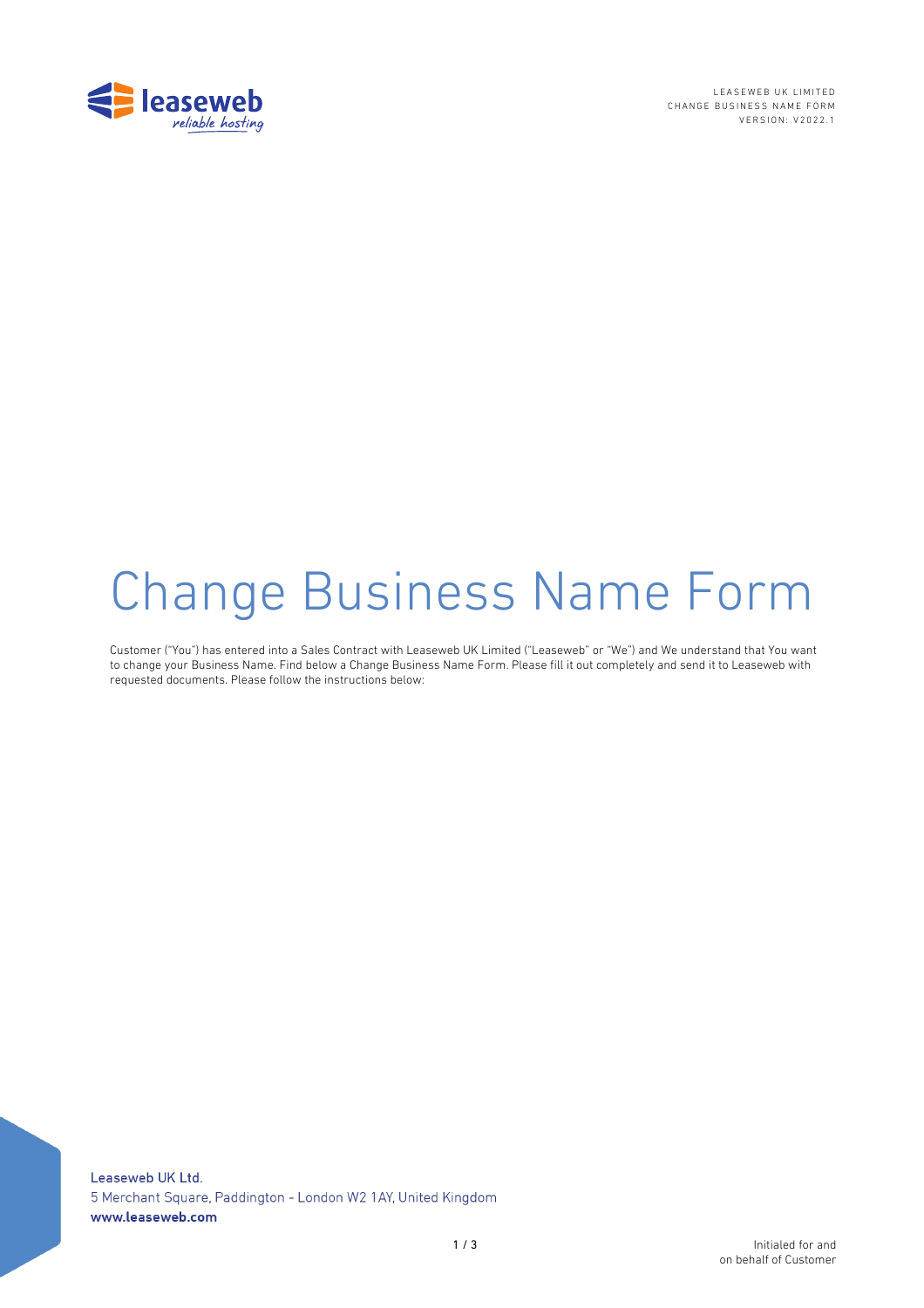

# Current Business Name

| Business name                |  |
|------------------------------|--|
| Leaseweb customer number     |  |
| Business registration number |  |
| Registered address           |  |
| VAT registration number      |  |

## New Business Name

|                                                                                                                                                                                                                                                                                                                    | Business name and the contract of the contract of the contract of the contract of the contract of the contract of the contract of the contract of the contract of the contract of the contract of the contract of the contract |                                                                                                                                                                                                                                |
|--------------------------------------------------------------------------------------------------------------------------------------------------------------------------------------------------------------------------------------------------------------------------------------------------------------------|--------------------------------------------------------------------------------------------------------------------------------------------------------------------------------------------------------------------------------|--------------------------------------------------------------------------------------------------------------------------------------------------------------------------------------------------------------------------------|
|                                                                                                                                                                                                                                                                                                                    |                                                                                                                                                                                                                                | Leaseweb customer number (2002) 2003 and 2004 and 2004 and 2004 and 2004 and 2004 and 2004 and 2004 and 2004 and 2004 and 2004 and 2004 and 2004 and 2004 and 2004 and 2004 and 2004 and 2004 and 2004 and 2004 and 2004 and 2 |
|                                                                                                                                                                                                                                                                                                                    |                                                                                                                                                                                                                                |                                                                                                                                                                                                                                |
|                                                                                                                                                                                                                                                                                                                    |                                                                                                                                                                                                                                |                                                                                                                                                                                                                                |
|                                                                                                                                                                                                                                                                                                                    |                                                                                                                                                                                                                                |                                                                                                                                                                                                                                |
|                                                                                                                                                                                                                                                                                                                    |                                                                                                                                                                                                                                |                                                                                                                                                                                                                                |
|                                                                                                                                                                                                                                                                                                                    |                                                                                                                                                                                                                                |                                                                                                                                                                                                                                |
| Authorised signatory                                                                                                                                                                                                                                                                                               |                                                                                                                                                                                                                                |                                                                                                                                                                                                                                |
| this is the representative with power to sign a<br>Contract and to commit the company to a<br>binding Contract, which is publicly available<br>e.g. company registry.<br>**Please use a generic email address for<br>purpose of avoiding risk of personal data use<br>whereby Leaseweb pursues privacy by default. |                                                                                                                                                                                                                                | Last name entirely and the state of the state of the state of the state of the state of the state of the state of the state of the state of the state of the state of the state of the state of the state of the state of the  |
|                                                                                                                                                                                                                                                                                                                    |                                                                                                                                                                                                                                | Business email address and the control of the control of the control of the control of the control of the control of the control of the control of the control of the control of the control of the control of the control of  |
|                                                                                                                                                                                                                                                                                                                    |                                                                                                                                                                                                                                |                                                                                                                                                                                                                                |
|                                                                                                                                                                                                                                                                                                                    |                                                                                                                                                                                                                                | Business mobile number that the control of the control of the control of the control of the control of the control of the control of the control of the control of the control of the control of the control of the control of |

## Terms and conditions:

#### APPLICABLE CONTRACT DOCUMENTATIONS

**1.1.** Customer is aware that Leaseweb applies Sales Terms and Conditions, which Sales Terms and Conditions include provisions to ensure compliance with the General Data Protection Regulation, and Policies with respect to the use of its Services and that such are applicable to – and part of - the Sales Contract. Customer is further aware that the scope and nature of the services offered by Leaseweb are set forth in the Services Specifications, that the performance parameters or service levels with respect to the services offered by Leaseweb are set forth in the Support and Service Levels; and that such are applicable to -and part of- the Sales Contract.

**1.2.** Customer hereby assume and agree that the Sales Terms and Conditions, the Policies, Services Specifications, Support and Service Levels and the applicable privacy statement have been made available electronically and are published at https://www.leaseweb.com/legal.

### Leaseweb UK Ltd. 5 Merchant Square, Paddington - London W2 1AY, United Kingdom www.leaseweb.com